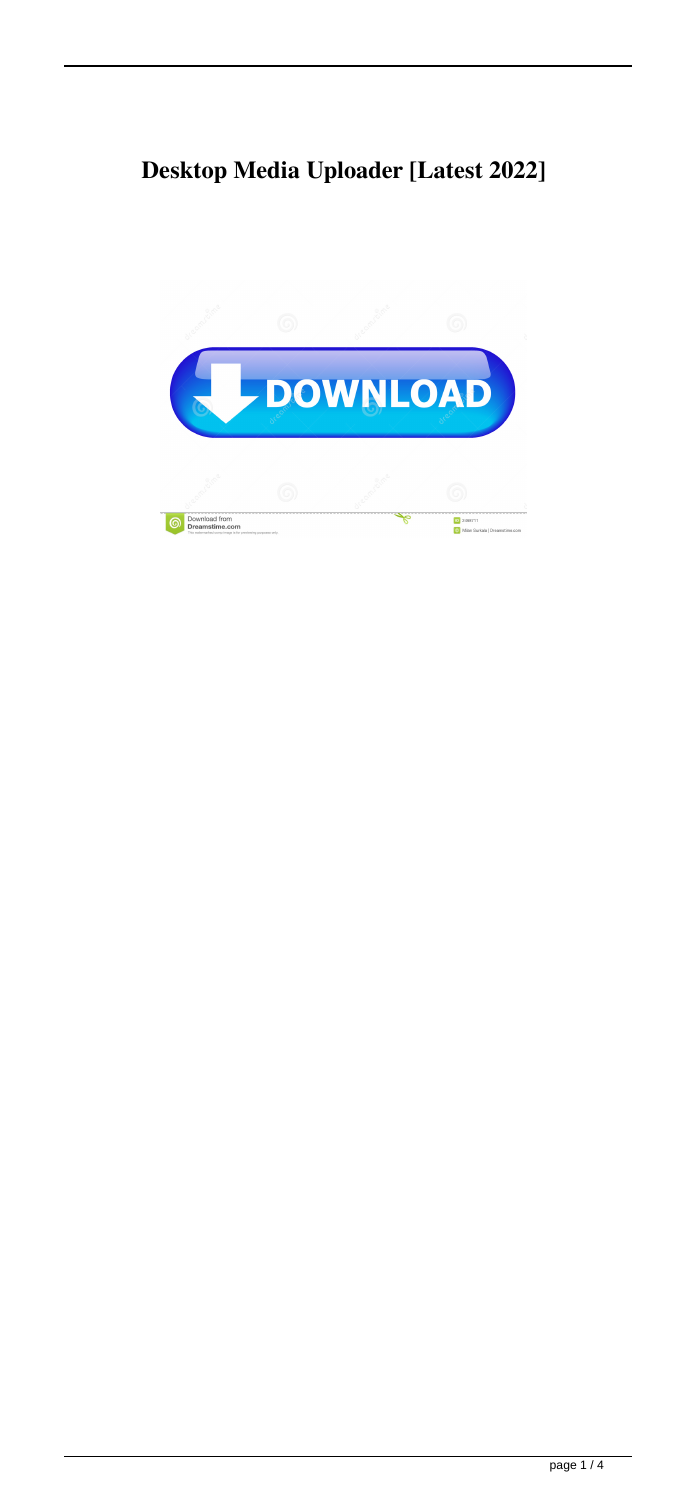### **Desktop Media Uploader Free Download**

Desktop Media Uploader Full Crack is a File manager for the.air applications available for download at www.umbraco.com. This desktop application is specifically designed to upload media files to any Umbraco CMS instance, allowing users to simply drag and drop any kind of multimedia files. Desktop Media Uploader is free to use. Images Newly added images to the Umbraco database, from right click the "images" (and other) folder. Copy. Import the images you just imported Select the images you just imported Drag and drop them to the appropriate places. The files are copied to the site on your local server. Update the current image using the media manager. Update the user's image and return to the image editor. Crop and resized the images. Crop the images. Adding a new crop option. The crop area can be defined in the crop shape information, that are automatically generated. Choose the area, from left to right, which you want to crop. If needed, you can choose the area, from left to right, which you want to crop. If you have multiple areas of the same shape, select the area, from left to right, which you want to crop. Select the area, from left to right, which you want to crop. You can select multiple areas, from left to right, which you want to crop. The crop shape information is automatically generated. Choose the crop area, from left to right, which you want to crop. You can choose the crop area, from left to right, which you want to crop. You can select the crop area, from left to right, which you want to crop. You can select the crop area, from left to right, which you want to crop. You can select the crop area, from left to right, which you want to crop. You can select the crop area, from left to right, which you want to crop. You can select the crop area, from left to right, which you want to crop. You can select the crop area, from left to right, which you want to crop. You can select the crop area, from left to right, which you want to crop. You can select the crop area

#### **Desktop Media Uploader Crack + With Keygen [32|64bit]**

&n 77a5ca646e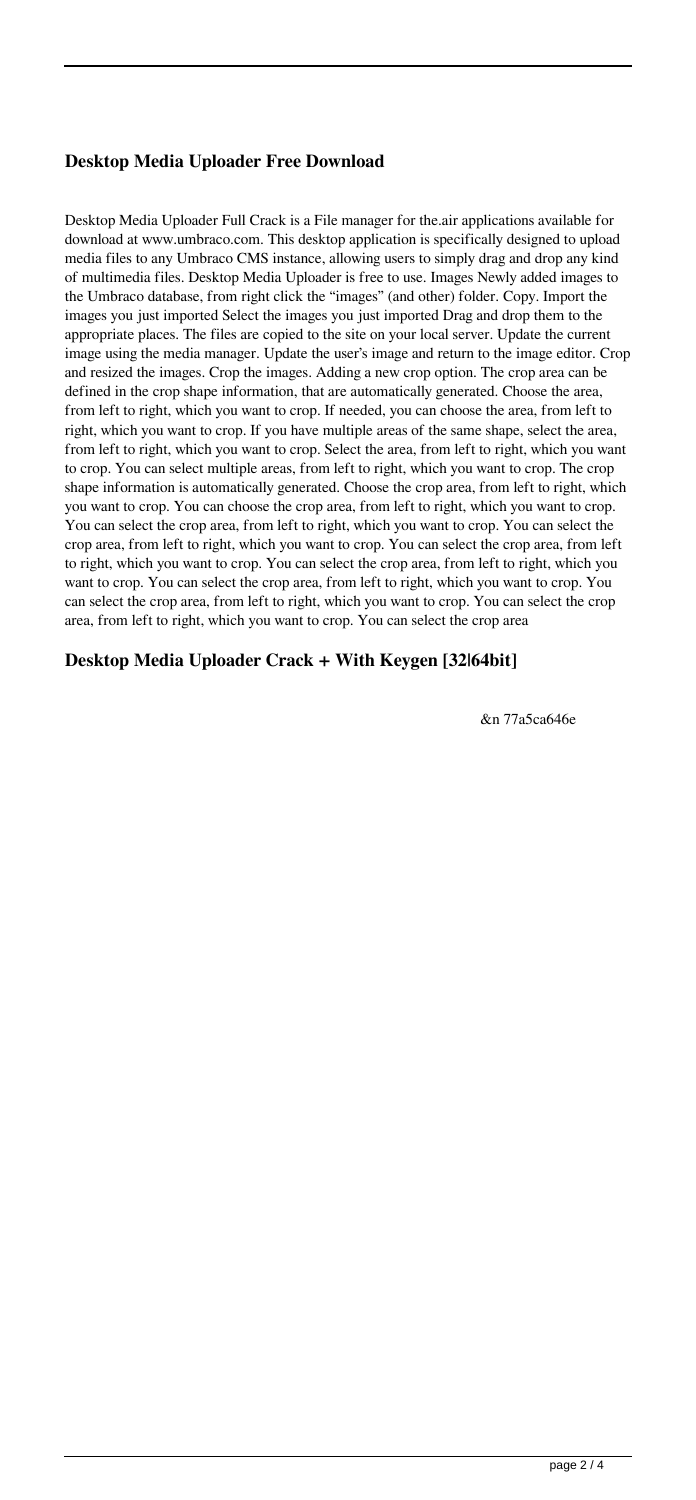### **Desktop Media Uploader Crack + Free Download [Latest-2022]**

Desktop Media Uploader is an AIR-based application that allows you to easily upload multimedia items directly to your Umbraco site. In order to upload files to any Umbraco sites, the Desktop Media Uploader package has to be installed Umbraco is an open source content management system (CMS) platform for publishing content on the World Wide Web and intranets. It is written in C# and deployed on Microsoft based infrastructure. Once you sign in to the Desktop Media Uploader with an Umbraco user account with sufficient privileges you can simply drag and drop the media files you want to upload. Desktop Media Uploader honors user privileges, ensuring users can only upload files to folders they have access to. In addition, Desktop Media Uploader will disallow any file that is greater than the maximum file size allowed on the server, preventing unnecessary upload attempts. Once all your files are queued, you can send them to your website via the Upload button. Please note that if you are using anything other than IIS7, you will need to manually setup a mime type for the ".air" extension, which maps to "application/vnd.adobe.air-application-installerpackage+zip" in order to be able to download the Desktop Media Uploader app. .. contents:: :matrix: #. Unzip the files to your desktop (check the readme for instructions) #. Download and extract the contents of the \*\*Upload App\*\* folder to your desktop #. Launch the \*\*Desktop Media Uploader\*\* application #. Login to your Umbraco user account #. Doubleclick \*\*Upload\*\* to begin uploading #. Wait until the upload is complete #. Select \*\*done\*\* in the top right corner #. Upload the \*\*thumbnail\*\* of the media file > Note that the thumbnail will be in JPG format #. For images, you will be able to select the \*Type\* of media item > For example: > - Image - For images only > - Video - For videos > - Flash - For Flash files > - Other - For a custom media type, click the "Browse" button and select a different file #. Click \*\*Submit\*\* #. Please be patient, this may take

#### **What's New In?**

Umbraco CMS is a content management system that provides powerful and rich features for publishing content on the web. Umbraco is an open source content management system (CMS) platform for publishing content on the World Wide Web and intranets. It is written in C# and deployed on Microsoft based infrastructure. The default installation of Umbraco includes the Umbraco back-end, Umbraco.Web, Umbraco.Content and Umbraco.Forums which provide the foundation for the Umbraco CMS. The Umbraco CMS is used by thousands of Umbraco Developers around the world to manage their content for their clients. Installation instructions: Please download the latest version from the Umbraco web site. After installation please make sure that the following files and folders are created: Note: Please make sure to create the following folder under your Umbraco installation: Applications/Umbraco/DesktopMediaUploader/ Installation Instructions: Download the latest version from the Umbraco web site. After installation please make sure that the following files and folders are created: Note: Please make sure to create the following folder under your Umbraco installation: Applications/Umbraco/DesktopMediaUploader/ 1. Run the app.exe and start the app. 2. You will be prompted to sign in using your Umbraco login credentials. 3. Once you have logged in, press the Upload button to queue your media. 4. After you have successfully uploaded your files press the Upload button to send your files to your Umbraco site. 5. Once the files are successfully uploaded to your Umbraco site you can press the Submit button to confirm. Welcome to the Desktop Media Uploader documentation! Here you can find the instructions on how to use this app, how to use different features of the app, how to interact with the app and, finally, how to create your own extensions for the app. A note before starting the documentation: if you have the Desktop Media Uploader installed, and you see this message, please check that your app has been correctly installed and running in an optimal way. If you find that your app is not working, please uninstall it and reinstall it again. This will resolve any potential issues you may have had with the app. How to use this documentation The Desktop Media Uploader is a multi-purpose extension for Umbraco, a content management system that lets you create great online publications. It gives you the capability to upload media items from a variety of apps on your computer. With Desktop Media Uploader, you can upload all kinds of files to your Umbraco site: videos, movies, images, pdfs, docx, zip, oracle databases, pdfs and even ukulele songs. The Desktop Media Uploader comes with a